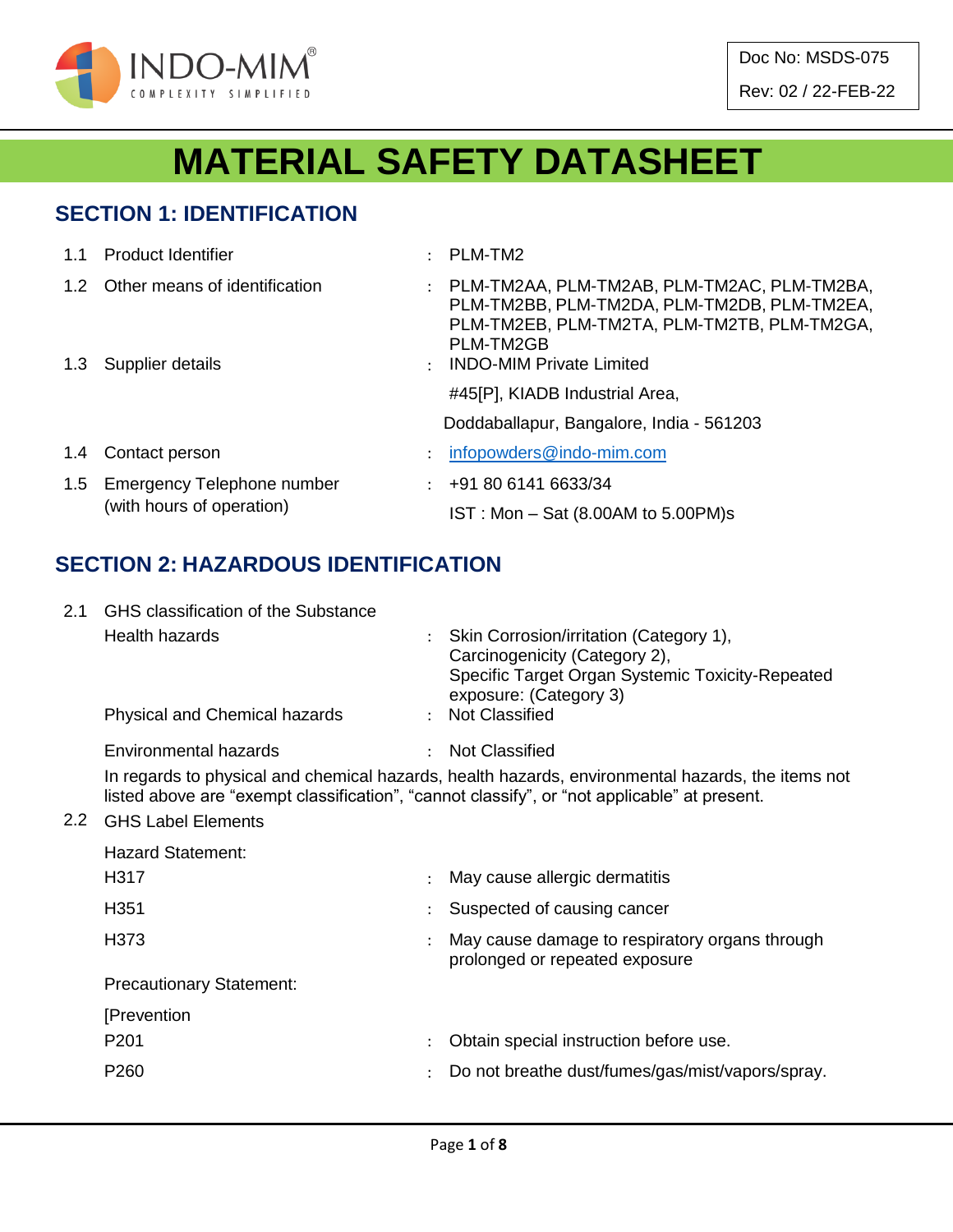

| P <sub>264</sub>     | $\ddot{\phantom{0}}$ | Wash hands and face thoroughly after handling.                                                          |
|----------------------|----------------------|---------------------------------------------------------------------------------------------------------|
| P272                 |                      | Contaminated work clothing should not be allowed out<br>Of the workplace.                               |
| P <sub>280</sub>     | $\ddot{\phantom{0}}$ | Wear protective gloves/protective clothing/eyes<br>protection/face protection.                          |
| [Emergency Response] |                      |                                                                                                         |
| P308+P313            | $\ddot{\phantom{0}}$ | If exposed or concerned, Get medical advice/attention.                                                  |
| P314                 |                      | Get medical advice/attention if feel unwell.                                                            |
| P <sub>501</sub>     |                      | To dispose of contents/container entrust it to a waste<br>service company admitted by local government. |

Fire Service Act

This special alloy powder has been confirmed and registered as non-hazardous by ignition test based on Fire service act No. 11 (Part 4 of Article 1 of cabinet Order No. 358). However, there is a possibility that fine particle dust would fire when it is touched.

# **SECTION 3: COMPOSITION/INFORMATION ON INGREDIENTS**

| 3.1 | Substance/Mixture                                   | <b>Mixture</b>         |           |
|-----|-----------------------------------------------------|------------------------|-----------|
|     | <b>General Product Description</b>                  | <b>Metallic Powder</b> |           |
|     | Alias                                               | <b>Alloy Powder</b>    |           |
| 3.2 | Chemical Name, Percent and CAS#:<br><b>Elements</b> | $\frac{0}{0}$          | CAS#      |
|     | <b>Nickel</b>                                       | $15 - 20$              | 7440-02-0 |
|     | Carbon                                              | < 1                    | 7440-44-0 |
|     | Chromium                                            | $1 - 5$                | 7440-47-3 |
|     | Molybdenum                                          | $1 - 10$               | 7439-98-7 |
|     | Vanadium                                            | $1 - 5$                | 7440-62-2 |

Any concentration shown as a range is to protect the confidentiality or is due to batch variation

Tungsten 1 – 10 7440-33-7 Iron 60 – 70 7439-89-6

| Class Reference Number in the Gazette List : Not Subject |
|----------------------------------------------------------|
| No Data                                                  |
|                                                          |
| Not applicable                                           |
|                                                          |
| : Not harmful                                            |
|                                                          |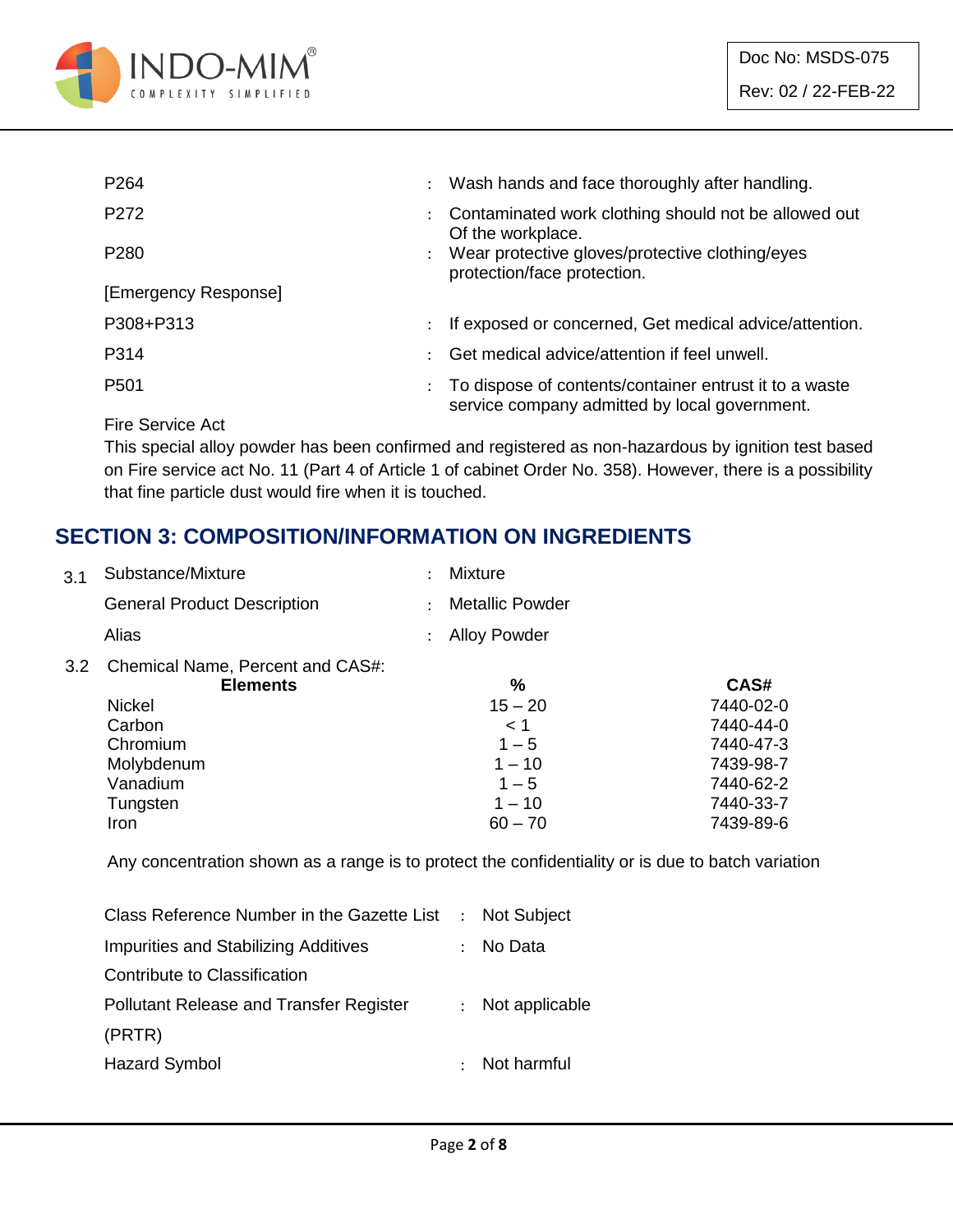

| 3.3 | <b>Risk Phrases</b>   |                      |                                                        |
|-----|-----------------------|----------------------|--------------------------------------------------------|
|     | R40                   | $\ddot{\phantom{a}}$ | limited evidence of a carcinogenic effect              |
|     | R43                   | $\ddot{\cdot}$       | May cause sensitization by skin contact                |
|     | R48/20                |                      | Harmful: danger of serious damage to health by         |
|     |                       |                      | prolonged exposure through inhalation.                 |
| 3.4 | <b>Safety Phrases</b> |                      |                                                        |
|     | S <sub>16</sub>       | ÷                    | Keep away from sources of ignition $-$ No smoking      |
|     | S7/9                  | $\ddot{\phantom{a}}$ | Keep the container tightly closed and in a well-       |
|     |                       |                      | ventilated place                                       |
|     | S36/37/39             | $\ddot{\cdot}$       | Wear suitable protective clothing, gloves and eye/face |
|     |                       |                      | protection                                             |

# **SECTION 4: FIRST AID MEASURES**

| 4.1<br>4.2 | Inhalation<br><b>Skin Contact</b>    |                      | If inhaled, remove to fresh air.<br>Get medical advice/attention if feeling well.<br>Immediately remove contaminated clothing and shoes. |
|------------|--------------------------------------|----------------------|------------------------------------------------------------------------------------------------------------------------------------------|
|            |                                      | $\ddot{\phantom{0}}$ | Wash with soap and plenty of water.                                                                                                      |
|            |                                      |                      |                                                                                                                                          |
|            |                                      |                      | If irritation develops and persists, get medical attention.                                                                              |
| 4.3        | Eye Contact                          |                      | Flush eyes with plenty of water for at least 15 minutes.                                                                                 |
|            |                                      |                      | If irritation develops and persists, get medical attention.                                                                              |
| 4.4        | Ingestion                            |                      | Immediately rinse mouth. Get medical aid immediately.                                                                                    |
| 4.5        | Anticipated Acute & Tardive symptoms | $\ddot{\phantom{a}}$ | Allergy Symptoms.                                                                                                                        |
| 4.6        | Most important Signs and Symptoms    |                      | No data is currently available.                                                                                                          |
| 4.7        | Protection for first-aid             |                      | Wear protective equipment's according to the situation.                                                                                  |
| 4.8        | Important notes for Doctor           |                      | No data is currently available.                                                                                                          |

# **SECTION 5: FIRE FIGHTING MEASURES**

| 5.1 Suitable Extinguishing Media                                       | : Dry sand, limestone powder, dry powder and special<br>powder against the metal powder.                   |
|------------------------------------------------------------------------|------------------------------------------------------------------------------------------------------------|
| 5.2 Extinguishing media, which must not be<br>used for safety reasons: | water and carbon dioxide (CO2)                                                                             |
| 5.3 Specific Hazards                                                   | : Non-dangerous. Heavy metals may be released in<br>hazardous concentrations in the form of dust or fumes. |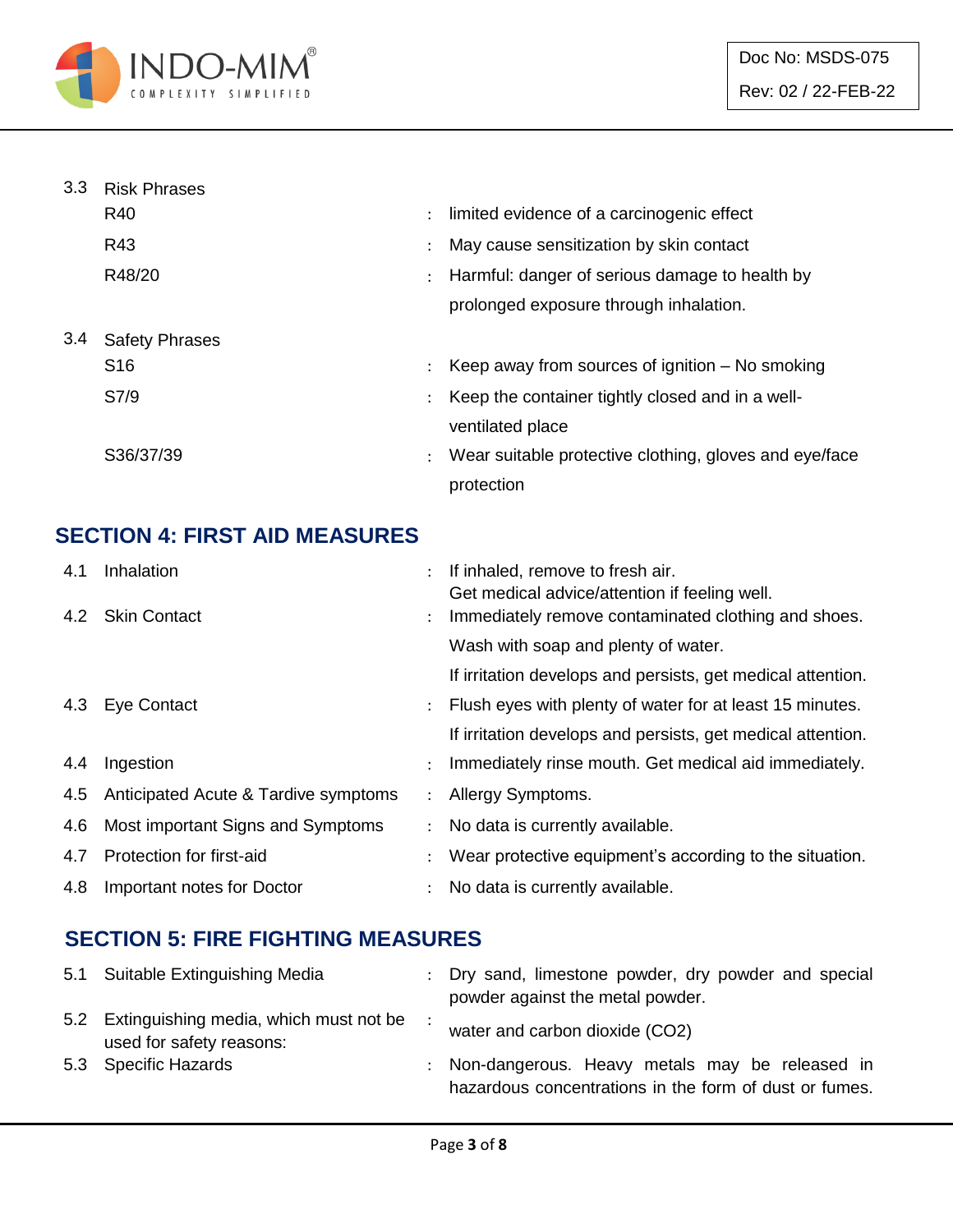

|     |                                                                              |                           | contamination fire<br>extinguishing<br>Collect<br>water<br>separately. This must not be discharged into the drains.                                                                                                                |
|-----|------------------------------------------------------------------------------|---------------------------|------------------------------------------------------------------------------------------------------------------------------------------------------------------------------------------------------------------------------------|
| 5.4 | Special firefighting Procedures:                                             | $\mathbb{Z}^{\mathbb{Z}}$ | Using proper extinguishing media water may be<br>ineffective.                                                                                                                                                                      |
| 5.5 | Protection for firefighting:                                                 |                           | : Firefighting always wears respiratory protection and<br>protective clothing.                                                                                                                                                     |
|     | <b>SECTION 6: ACCIDENTAL RELEASE MEASURES</b>                                |                           |                                                                                                                                                                                                                                    |
| 6.1 | <b>Personal Precautions, Protective</b><br>equipment, And emergency measures |                           | : Ensure adequate ventilation.<br>Used personal protective equipment. Avoid contact with<br>skin/eyes. Do not breathe vapors/dust. Remove all<br>of ignition. Observe "8.<br>Exposure<br>sources<br>controls/personal protection". |
|     | 6.2 Environmental Precaution                                                 | ÷                         | Avoid runoff into sewers and drains.                                                                                                                                                                                               |
| 6.3 | <b>Collection and Neutralization</b>                                         |                           | Vacuum or sweep-up spills. Containment and clean-up<br>discard collected spills in airtight containers.                                                                                                                            |
| 6.4 | <b>Equipment and Methods</b>                                                 |                           | : Prevention of secondary immediately eliminate all<br>sources of ignition                                                                                                                                                         |

6.5 Disaster **Prevent runoff into sewers and drains.** 

7.1 Handling

# **SECTION 7: HANDLING AND STORAGE**

|     | <b>Engineering controls</b> |                      | : Refer to "Engineering Controls" of "8. Exposure<br>controls/Personal Protection". Wear Proper Protective<br>equipment.                                                                                                                                               |
|-----|-----------------------------|----------------------|------------------------------------------------------------------------------------------------------------------------------------------------------------------------------------------------------------------------------------------------------------------------|
|     | Exhaust                     | $\ddot{\phantom{a}}$ | Use adequate general and local exhaust ventilation to<br>maintain dust concentration levels as low as possible.                                                                                                                                                        |
|     | Precaution                  |                      | The product should only be used in areas from which all<br>naked lights and other sources of ignition have been<br>excluded. Keep away from Heat or Flame. Pay<br>attention to fumes because they may ignite. Take<br>precautionary measures against static discharge. |
|     | Avoiding contact            |                      | $\therefore$ Refer to "10. Stability and reactivity                                                                                                                                                                                                                    |
| 7.2 | Storage                     |                      |                                                                                                                                                                                                                                                                        |
|     | <b>Engineering controls</b> | $\ddot{\cdot}$       | The storage area must have a fireproof structure.<br>Prevent hazardous material penetrate into storage<br>area. Provide proper Equipment of lighting and<br>ventilation.                                                                                               |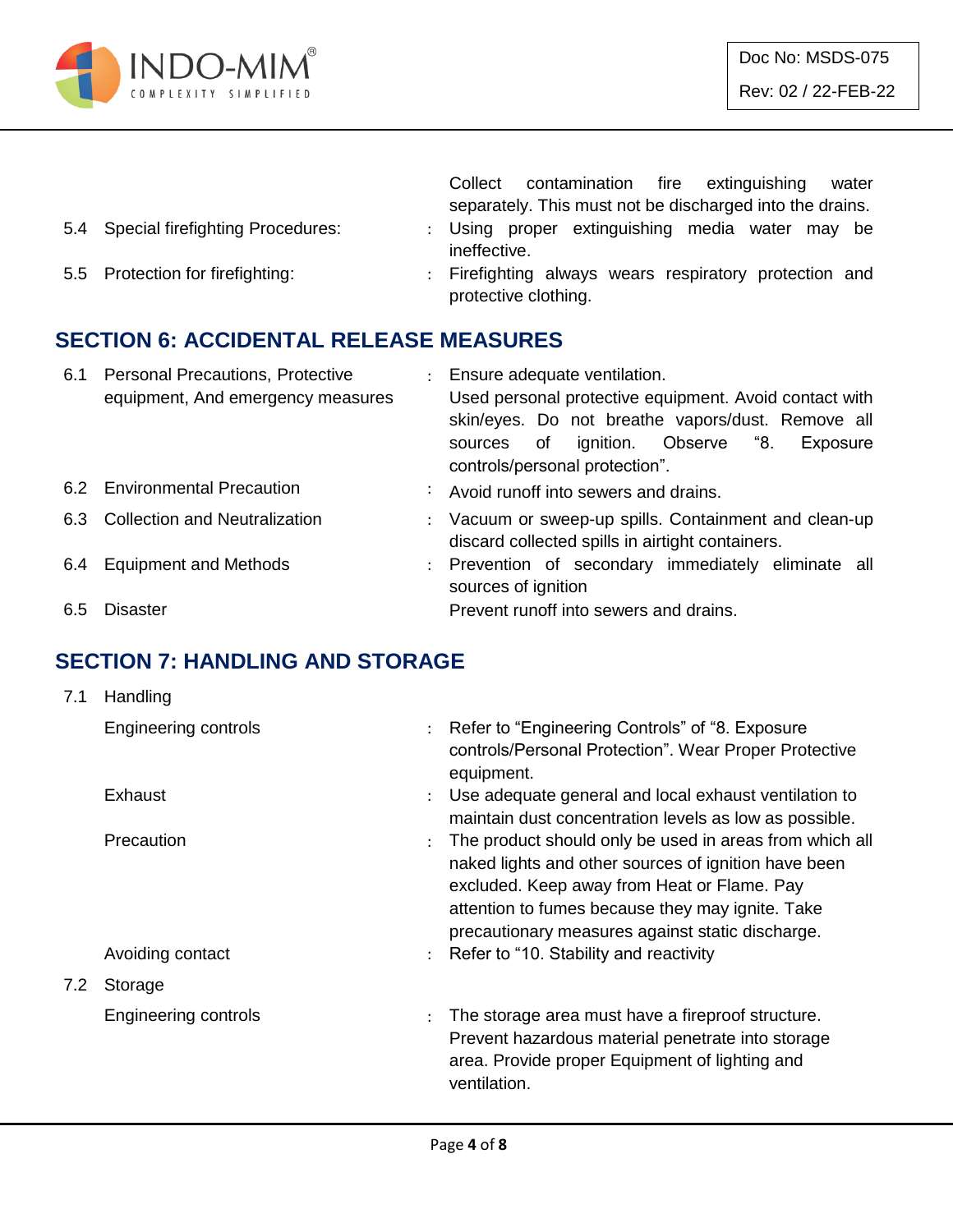

| Incompatibilities  |               | : Refer to "10. Stability and Reactivity".                 |
|--------------------|---------------|------------------------------------------------------------|
| Storage conditions |               | : Store in a dry, cool and well-ventilated area from heat, |
|                    |               | sparks, open flames and all other sources of ignition.     |
| Packaging material | $\mathcal{L}$ | Use the material which not penetrate any hazardous         |
|                    |               | material for the container.                                |

# **SECTION 8: EXPOSURE CONTROLS/PERSONAL PROTECTION**

| 8.1 | Control Concentration and working environment assessment criteria: | No Data Exposure Limits:                                                                   |                |
|-----|--------------------------------------------------------------------|--------------------------------------------------------------------------------------------|----------------|
|     | Mn                                                                 | TLV-TWA: 0.2mg/m3 (ACGIH)                                                                  | ……D            |
|     | Ni                                                                 | TLV-TWA: 1.5mg/m3 (ACGIH)(As inhalable<br>fraction)2B                                      |                |
|     | Cr                                                                 | TLV-TWA: 0.5mg/m3 (ACGIH)                                                                  | A4             |
|     | Mo                                                                 | TLV-TWA: 3mg/m3 (ACGIH)                                                                    |                |
|     | Co                                                                 | TLV-TWA: 0.02mg/m3 (ACGIH)                                                                 | A <sub>3</sub> |
|     | D                                                                  | Not suspected as a human carcinogen                                                        |                |
|     | 2B                                                                 | Possible human carcinogen                                                                  |                |
|     | A4                                                                 | Not classifiable as a human carcinogen                                                     |                |
|     | A3                                                                 | Confirmed animal carcinogen with unknown relevance<br>to humans.                           |                |
|     | Engineering control:                                               | Not required                                                                               |                |
| 8.2 | Protective equipment:                                              |                                                                                            |                |
|     | <b>Respiratory Protection</b>                                      | In case ventilation is not adequate, wear a P2 filter<br>respirator for harmful particles. |                |
|     | <b>Hand Protection</b>                                             | Wear rubber gloves to meet the regulation of "EU<br>Directive 89/689/EEC" and "EN 374".    |                |
|     | Eye Protection                                                     | Wear Safety goggles meet "EN 166".                                                         |                |
|     | Skin and Body Protection                                           | Wear suitable clothing with long sleeves.                                                  |                |
|     | <b>Health measures</b>                                             | Replace work clothing every day.                                                           |                |
|     | Provide an eyewash unit near the working area.                     |                                                                                            |                |

# **SECTION 9: PHYSICAL AND CHEMICAL PROPERTIES**

| Appearance | : Silver-gray, Powder  |
|------------|------------------------|
| Odor       | : Odorless             |
| PH.        | $\cdot$ Not applicable |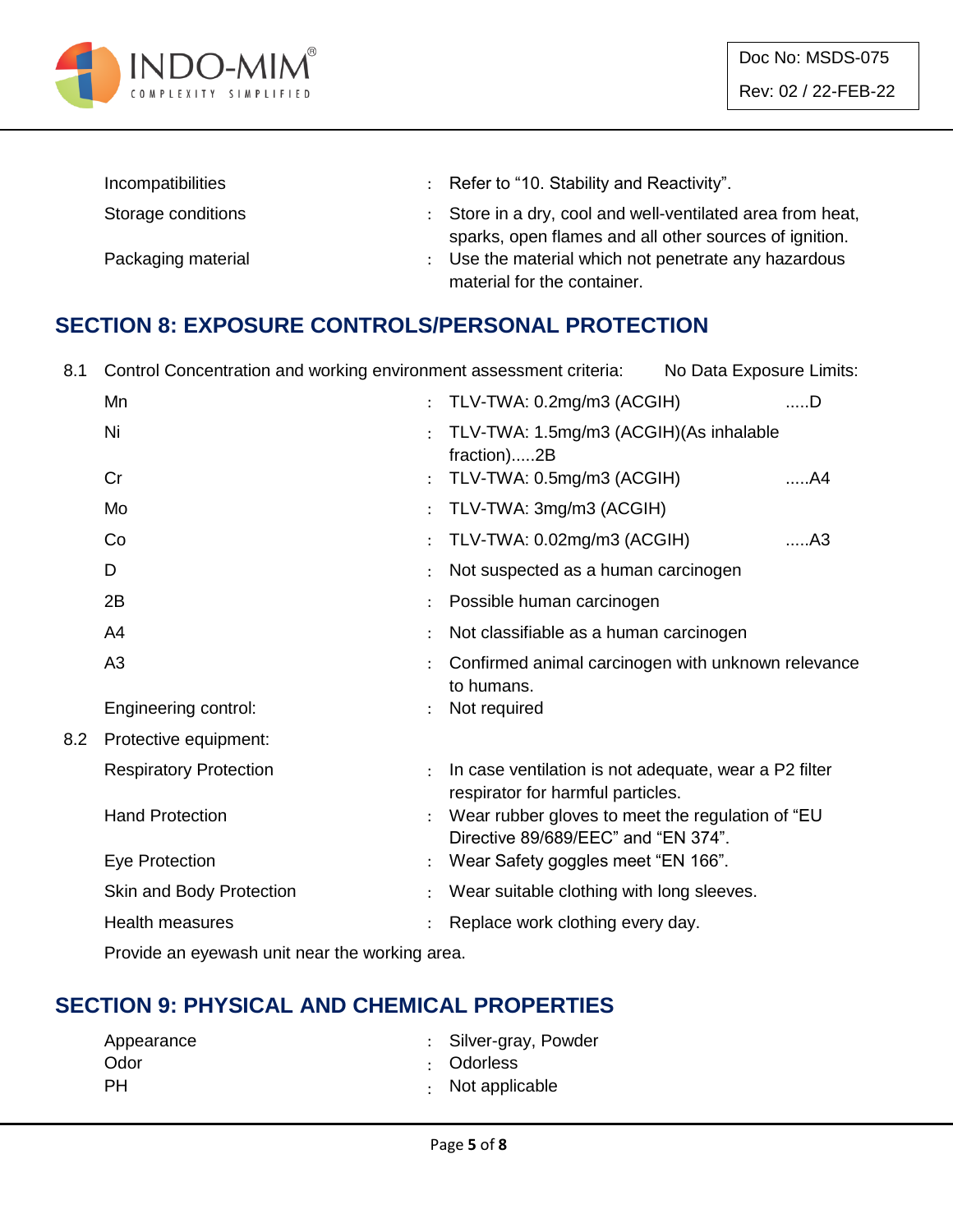

| <b>Melting Point</b>                            | ٠         | Not available      |
|-------------------------------------------------|-----------|--------------------|
| <b>Boiling Point</b>                            | ٠         | Not available      |
| <b>Flash Point</b>                              | ٠         | Not available      |
| Ignition Point                                  |           | Not available      |
| Range of Explosion                              |           | Not available      |
| Vapour Pressure                                 |           | Not available      |
| <b>Specific Gravity</b>                         |           | $7.5 - 9.3(g/cm3)$ |
| Solubility                                      |           | Insoluble          |
| <b>Aqueous Solubility</b>                       |           | Insoluble          |
| Octanol/water                                   |           | Not applicable     |
| <b>Partition coefficient</b>                    |           |                    |
| Decomposition Temperature"                      |           | Not available      |
| Odor threshold                                  | ٠         | Not available      |
| <b>Evaporation Rates</b>                        | $\bullet$ | $0\frac{9}{6}$     |
| Combustibility                                  |           | Not available      |
| <b>Other Physical &amp; Chemical Properties</b> |           | Not available      |

# **SECTION 10: STABILITY AND REACTIVITY**

| Stability                        | Not available                                          |
|----------------------------------|--------------------------------------------------------|
| <b>Hazardous Reactivity</b>      | Not available                                          |
| Condition to avoid               | $\cdot$ High-Temperature state in the dusty atmosphere |
| Incompatibilities                | Oxidizing agents (against Si).                         |
| Hazardous Decomposition products | No data in general use                                 |

# **SECTION 11: TOXICOLOGICAL INFORMATION**

| Not available                                                                                        |                                                                                                                      |  |  |  |  |
|------------------------------------------------------------------------------------------------------|----------------------------------------------------------------------------------------------------------------------|--|--|--|--|
|                                                                                                      |                                                                                                                      |  |  |  |  |
|                                                                                                      |                                                                                                                      |  |  |  |  |
|                                                                                                      |                                                                                                                      |  |  |  |  |
|                                                                                                      | (Particle size<1mm)                                                                                                  |  |  |  |  |
|                                                                                                      |                                                                                                                      |  |  |  |  |
|                                                                                                      |                                                                                                                      |  |  |  |  |
| <b>Skin Corrosion/Irritation</b><br>Mild Irritation<br>$\ddot{\phantom{a}}$                          |                                                                                                                      |  |  |  |  |
|                                                                                                      | The product is not classified as an eye irritant, however                                                            |  |  |  |  |
|                                                                                                      | high dust levels in the air may cause eye irritation.<br>Nickel: may result in allergic lung sensitization reactions |  |  |  |  |
| Nickel: Allergic skin sensitization reactions are the most<br>Respiratory/Skin Sensitizing Potential |                                                                                                                      |  |  |  |  |
|                                                                                                      | frequent effect of exposure.                                                                                         |  |  |  |  |
|                                                                                                      |                                                                                                                      |  |  |  |  |
|                                                                                                      | No information found                                                                                                 |  |  |  |  |
|                                                                                                      | $\ddot{\phantom{a}}$                                                                                                 |  |  |  |  |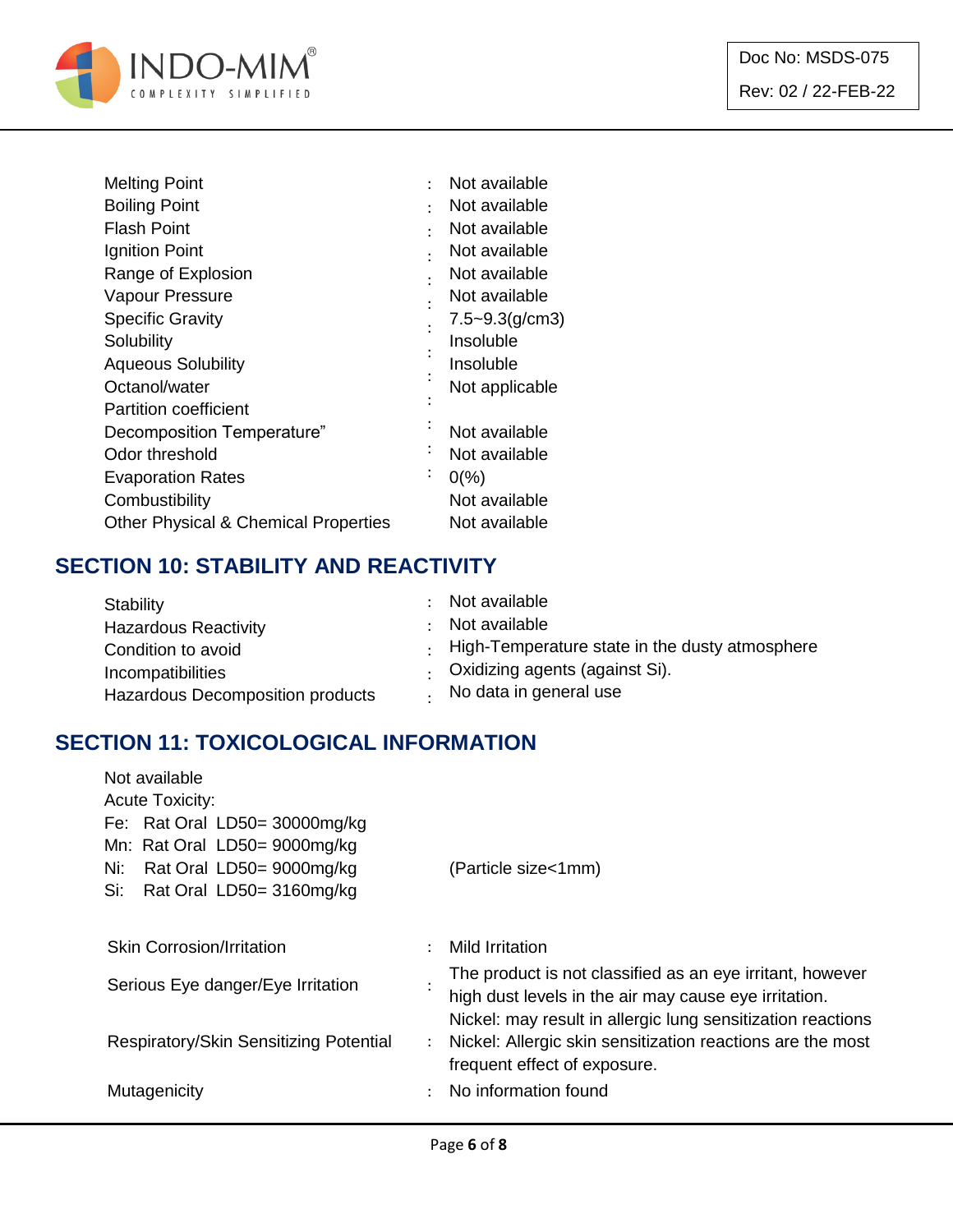

| Carcinogenicity                                                |   | : H351: Suspected of causing cancer                                                    |
|----------------------------------------------------------------|---|----------------------------------------------------------------------------------------|
| Reproductive effects                                           | ÷ | No information found                                                                   |
| Specific target organ systemic Toxicity<br>(Single Exposure)   |   | No information found                                                                   |
| Specific target organ systemic Toxicity<br>(Repeated Exposure) |   | H372: If inhaled, causes damage to the organ through<br>prolonged or repeated exposure |
| <b>Aspiratory Toxicity</b>                                     |   | No information found                                                                   |
| <b>Other Studies</b>                                           |   | No information found                                                                   |

#### **SECTION 12: ECOLOGICAL INFORMATION**

| Ecotoxicity                             | : No information found       |
|-----------------------------------------|------------------------------|
| Environmental residue/ biodegradability | : No information found       |
| <b>Bioaccumulation</b>                  | $\cdot$ No information found |
| Mobility in Soil                        | $\cdot$ No information found |
| Other studies                           | . No information found       |

#### **SECTION 13: DISPOSAL CONSIDERATIONS**

| Residual wastes | Dispose of in accordance with local regulations. |
|-----------------|--------------------------------------------------|
| Used Containers | : Dispose of containers as scrap.                |

# **SECTION 14: TRANSPORT INFORMATION**

| International regulation      | Not Regulated as per IATA   |
|-------------------------------|-----------------------------|
| Domestic regulation           | . Not Regulated as per IATA |
| Special safety measures       | : Not Regulated as per IATA |
| Emergency response guide book |                             |
| number                        | : Not Regulated as per IATA |

#### **SECTION 15: REGULATOR INFORMATION**

| <b>Chemical Substances Control Law</b>                                |  |
|-----------------------------------------------------------------------|--|
| <b>PRTP (Pollutant Release and Transfer Register)</b>                 |  |
| Fire Service Act No.11 (Part 4 of Article 1 of Cabinet Order No. 358) |  |

#### **SECTION 16: ADDITIONAL INFORMATION**

| References | : Ministry of Economy, Trade and Industry: GHS |
|------------|------------------------------------------------|
|            | Guidance                                       |